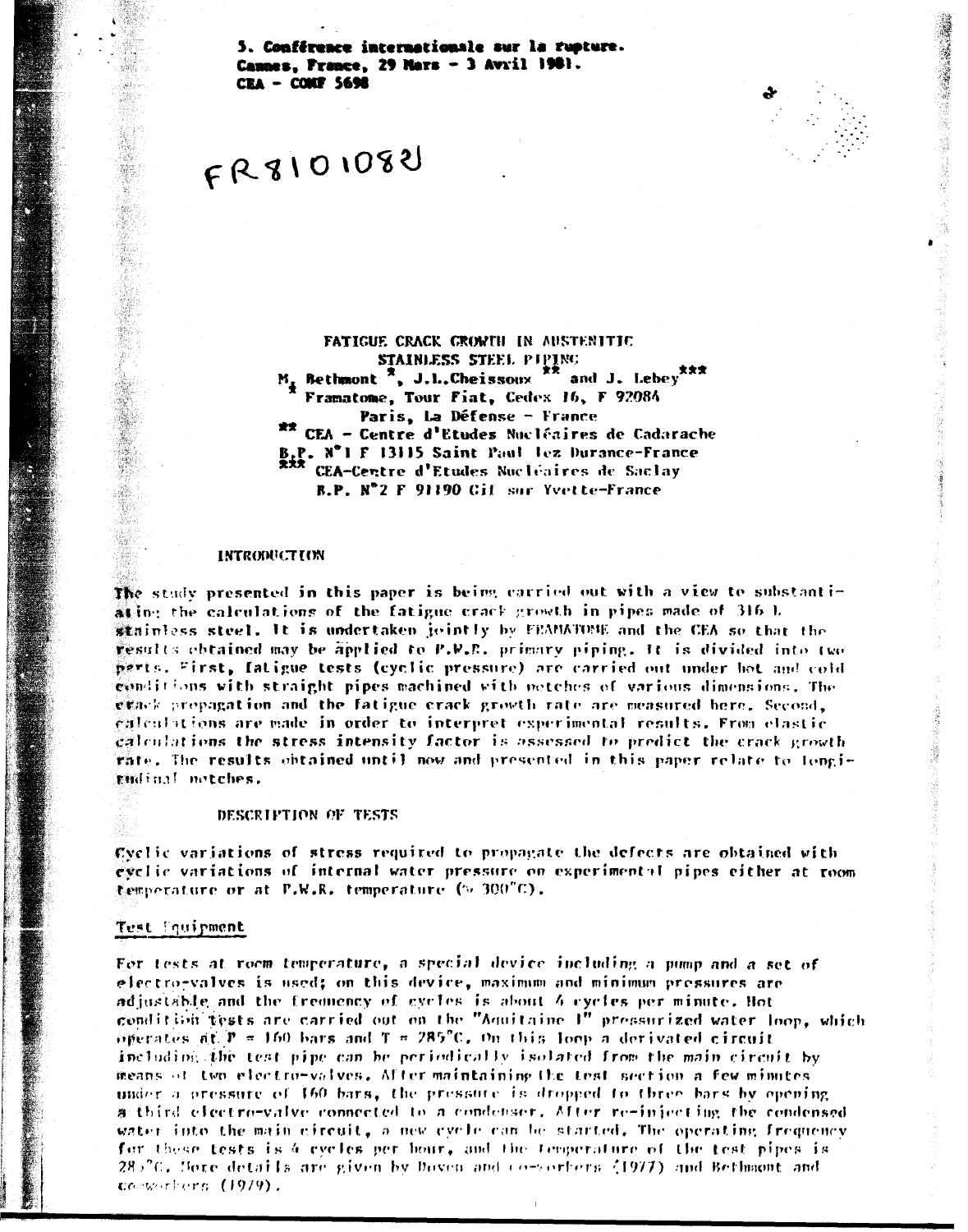**/ <br><br>
<br>
<br>
<br>
<br><br><br><br><br><br><br><br><br><br><br><br><br><br><br><br><br><br><br><br><br><br><br><br><br><br><br>** 

#### **Test l'tpes «»É » i «i il**

The dimensions of the test pipes, at a scale of 0.25 of straight parts of primary piping of P.W.R. reactors, are :

**O.D. 219.5 BIB» I.n. 185.5 Bm Thickness 17 mm** 

**The lengths are 650 mm for the pipe n\*l and 130») mm for the others. All the pipes were tested with longitudinal externat or internal machined notches with an initial depth a<sub>0</sub> equal to 0.5 times the wall thickness (i.e. 8.5 mm). The total notrh lengths 2c are specified on table I. .** 

#### **Waterial <•—• • i •••I— i**

**The tensile characteristics of the stainless steel 316 1. of the test pipes are as followed :** 

| $(\text{de}_{K} \text{res } C)$ | $v_y$ $v_z$ 2%<br>(MPa) | $\sigma_{\mathbf{u},\mathbf{T},\mathbf{S}}$<br>(39a) |  |  |
|---------------------------------|-------------------------|------------------------------------------------------|--|--|
| 20                              | 233                     | 558                                                  |  |  |
| 285                             | 167                     | 457                                                  |  |  |

**The tatigue crack propagation curves da/dN**  $\tau$  **f(AK ) were determined by three different laboratories for various conditions of environment, temperature and t fri"|iieney. The tests were carried out on t'.T specimens made of 316 I. taken from pipes or sheets (Doyen 1976 and Bernard 1977). Test conditions and results are**set forth on table 2.  $\Delta K_{\alpha}$  and n represent the values of the constants of the **crack propagation lav expressed as following :** 

$$
da/dN = 10^{-4} (AY/AE_0)^D
$$

#### **Experimental Program**

**As will be demonstrated in what follows, only a rather limited program at elevated temperature was carried out. This is** *tUw* **to the ruinerons loop troubles which arise during working. As a consequence, most of the tests were carried out at room temperature by means of the above-mentioned special device. When hot condition tests were possible, crack initiation was obtained by cold pressure cycles before mounting the test pipes on the loop in order to reduce the number of valve operations. Test conditions of the five exporimented notches are summarized on table I.** 

**o** 

#### **Crack Growth Measurements**

**A preliminary attempt to measure crack propagation by the ultrasonic method was made, but. the results were not seemed reliable. After tests, crack growth was measured, by micrographie examinai ions (intcr-st ri-.-» measurements). From these measurements' it was possible to determine tin crack p.rowlb rate and the crack depth versus number of cycles,** 

#### **RVAUEAT LOV OF STRESS ENTENSITY FACTOR**

Several methods for determining the stress intensity factor K<sub>19</sub> along the crack front, have been used  $t = 3-0$  finite element calculations,

- **values riven by Meliol, based on his own analysis,**
- **ASMK code evaluations.**

**Three-dimensional finite element calculations** *:* **ftTLJMl code of CASTI'.M system (Charms 1978) was, used to carry out. the 3-D clastic calculations. Twenty noded**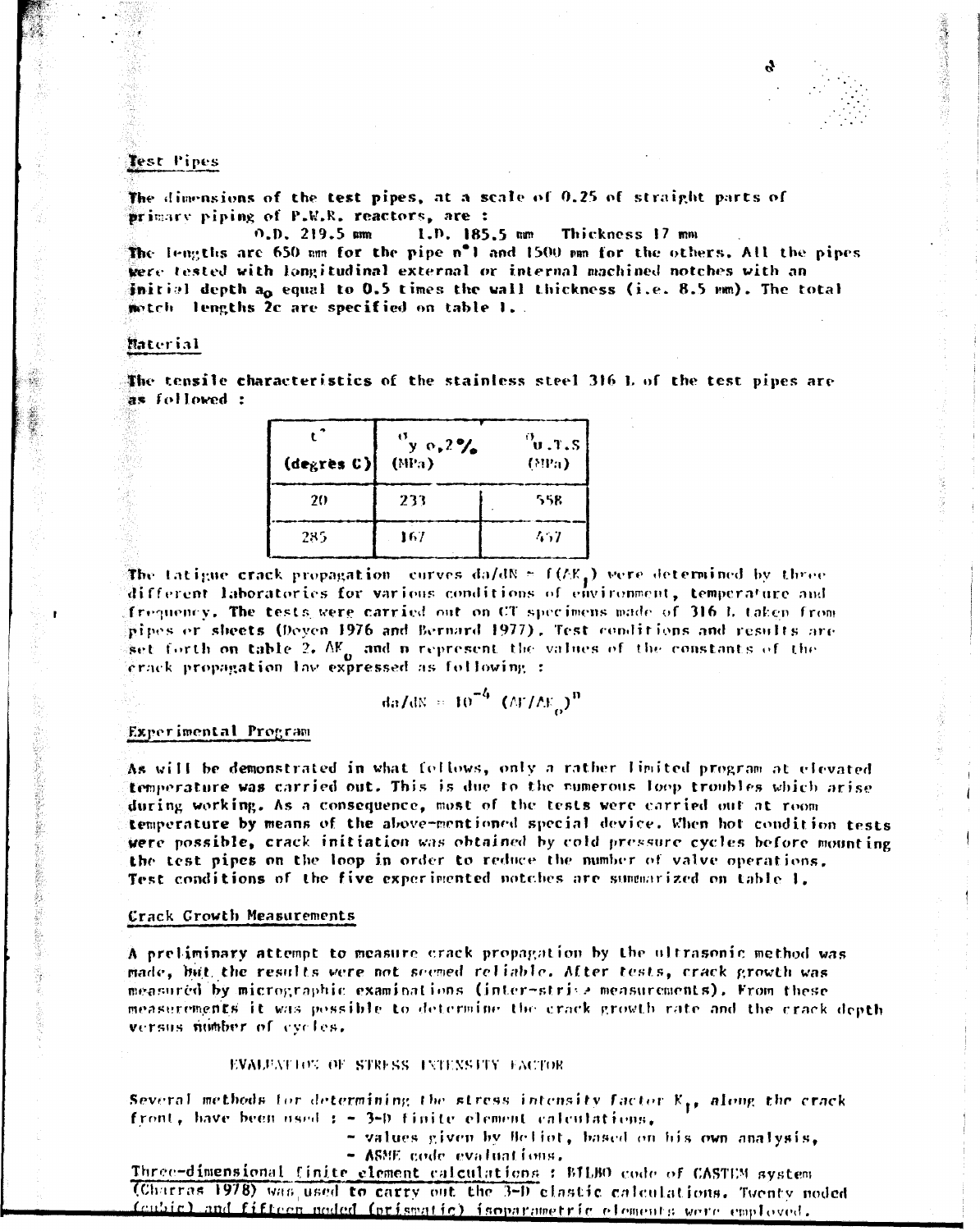**Three studies were made of three cracks of differing dimensions (see table 3). Three types of loadings act in every case on the two faces of the cracks : uniform, linear and parabolical pressure.Bue to the symmetry of the geometry involved in the problem,**   $\phi$ nly one quarter of the pipes was analysed. Finite element calculations give numerical **values of stress and displacements at each point of the mesh. The analytirai expression of the elastic singular solution corresponding to the plane strain is :** 

 $\mathbf{v}$ 

$$
u = (2(1-\sqrt{2})E)K_{\tau} \sqrt{2\tau/\pi}
$$

**with u » normal displacement** 

**F.,v = elastic constants** 

**r » distance from the crack front** 

**K. values are deduced all along the crack front on the basis of the expression :** 

$$
K_{\text{I}} = \lim_{\text{r} \to 0} (E.u/2(1-v^2)) \sqrt{\pi/2r}
$$

**In order to obtain accurate results with this method a refined mesh is required near rhe crack front. The mesh involves a large number of element»; and great cost of calculation. For example, the mesh is composed of 1897 nodes and 340 elements for the longest crack. When the crack border intersects with a free surface, the above**  formulas corresponding to plane strain can no longer beused. Accurate values of K, at **this point of intersection cannot be obtained, especially when the angle at which the crack intersects with the boundary is other than 90\*. Results obtained are presented on figure 1. The shape factor F is plotted against a position on the crack fronts/so for an uniform pressure acting on the two faces of the crack. F variations along the crncrk front are small except for the longest crack (2c = 170 mm). It is to be**  noted that **F** at the central point of this longest crack is almost the same as that  $\delta$ btained from a 2-D analysis, assuming an infinite crack length. In case  $F = 2,28$ **(Heliot, 1977).** 

## **•let iot's Tone I us ions**

*H-*

**Heliot analysed semi-elliptical surface flaws for various ratios a/t and a/c on plates**  and cylinders for which  $Ri/t = 10$  (pressure vessel geometry). He used the weight function method and boundary integral equation calculations (Heliot and co-workers, **1979 a, 1979 b). His conclusions relating to the F factor at. the central point of the flaw are summarized on table 3. The differences between his results and 3-D finite element values can be attributed to the various flaw shapes and thicknesses analysed.** 

#### **A5MF (ode Evaluations**

*mmtm\*\*mi* **i i i i n •** 

The ASME code (1979) sets forth a simple method for determining K<sub>T</sub> using the membrane **and bending stresses at the location of the flaw •** 

$$
K_{\mathbf{I}} = (\sigma_{m,m}^{\mathbf{N}} + \sigma_{b}^{\mathbf{N}}) \sqrt{m a/n}
$$

**\*' . M. and Q have been plotted in figures versus ratios n/c and a/t at the control point of Che fla<fv- Results for the membrane stiess are presented in table 3. Slighthy conservative', values of F are obtained by this assessment method.** 

#### **Factor 1 assessments for Various Crack Depths**

**t'ntil now, values of F were determined for initial flaw dimensions. To analyse the**  crack growth, it is necessary to assess F in accordance with increasing flaw depths. Such values are given by Heliot (1979 b) and summarized in table 4, On this basis, the stress intensity factor range AK can be calculated for such fatigue crack growth **assesf.nents as :** 

$$
AK = K_{max} = K_{mini}
$$
  
=  $F (a/1 + a/2) \wedge \sigma \sqrt{\pi a}$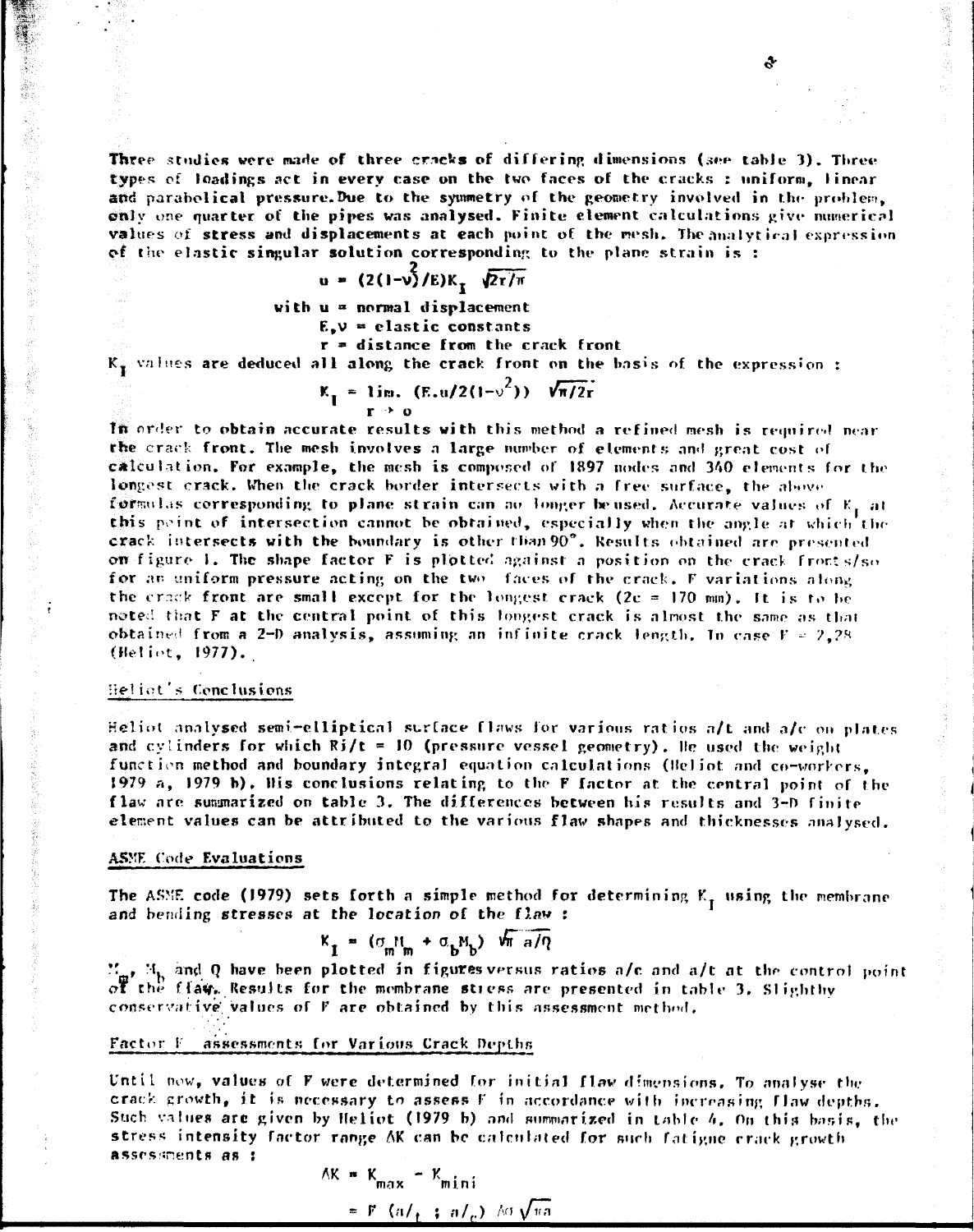

Where in is the wop stress range during a cycle. For internal flaws, pressure which acts directly on crack faces must be added to An.

#### EXPERIMENTAL RESULTS AND CONPARISON WITH PREDICTIONS

The first stage of the analysis involves comparing the  $(d\alpha/dN_s, \Delta K)$  results from C.T. specimens with the experimental  $(i, \Delta K)$  results in pipes.da/dN is the macroscopic grack growth rate measured on the sides of the C.T. specimens and i is the interstriacmeasurements on surfaces of the cracks in pipes. Results obtained at 20°C in air or water environment are presented on fig. 2. These results correspond to the crack growth rate at the center of the crack front where the stress intensity factor reaches its maximum value. There is a correspondance to be observed between predictable  $\ddot{\mathbf{a}}$ a/d $\ddot{\mathbf{x}}$  from the reference curves and the measured values on pipes, except for two points relative to pipe 4, which was subjected alternatively to cyclic variations of pressure at  $20^{\circ}$ C and  $285^{\circ}$ C (see table 1). AK values for pipe 1 result from two modes of ealculations of  $M$ . First  $M$  expressed in a polynomial form :

$$
-\hbar\sigma = \hbar\sigma_{\rm m} + \hbar\sigma_{\rm s}(r/t) + \hbar\sigma_{\rm m}(x/t)^{-1}
$$

(see open points on  $f(x, 2)$ )

Second, Ao is approximated to AP (R<sub>i</sub>/t) (black points on fig. 2). This Jatter method provides an over-estimation of  $/\mathbb{R}$  and can be used with a high degree of reliability. for calculations. For the few results obtained in hot conditions a larger discripancy can be observed (fig. 3). Only two points of measurement are in agreement with the  $C,T$ , results. The interstriae-measurements of the internal crack (in water environment) are larger than expected. An experimental study has been carried out to determine a correlation between da/dN and i on the C.T. specimens. A similar study has already been made on 304 stainless steel (Hadida and Sama Itoua 1976). Its results show that differences between da/dN and i depend on TF.

An example of crack propagation calculation is given on fig. 4 in comparison with the measured crack growth versus number of cycles obtained from the counting of number of striae. Fig.4 sets forth the growth of the internal crack of pipe 4 at 20°C. The experimental results are found inside the scatter band deriving from calculations carried out according to the various propagation laws given in table 2.

#### **REFERENCES**

ASNE Code (1979) section XI. Appendix A

- Bernard, J.L., and others (1977). Validation des caractéristiques de calcul des matériaux constituant le circuit primaire des réacteurs P.W.R. Presented at Int.
- Symposium on Appl. of Reliability Tech. to Nuclear Power Plants (Vienna)
- Bethmont, M., J.J. Doyen and J. Lebey (1979). Crack growth rate of P.W.R. piping. Presented at the 5th SMIRT Conference (Berlin).

Charras, T (1978), Système CEA-SEMT. Programme BILBO. Notice d'utilisation. Rapport CEA N°1936

Doven, J.J., (1976). Boucle Aquitaine. Synthese des Essais Metallurgiques. Rapport Framatome, DT/D 76-118

Doyen, J.J., J., Lebey, and M. Vrillon (1977). Crack Growth Rate Analysis in P.W.R. Reactor piping. Presented at the 4th SMIRT Conference (San Francisco).

Hadida, Al, and Savanttona (1976). Etudes des mécanismes de fissuration en fatiguecorrosion dans l'eau salée de l'acier inoxydable austénitique type. Z6 CND 17-12 (AISI 316). Thèse "niversité de Technologie de Compiègne.

Héliot J., R.C. Labbens and A. Pellissier-Tanon (1979a). Semi-elliptical cracks in a cylinder subjected to stress gradients - Fracture Mechanics, <u>ASTM - STP 6</u>67,p.p.  $-241 - 364.$ 

Héliet J., (1979b). Fissures semi-elliptiques axiales de grande largeur (a/c = 1/10) débouchant à l'intérieur d'un cylindre (t/R;  $\approx 0$ ,1). Calcul de la répartition des facteurs d'intensité de contrainte le long du conteur. Rapport Creuset Loire  $NT 79/28.$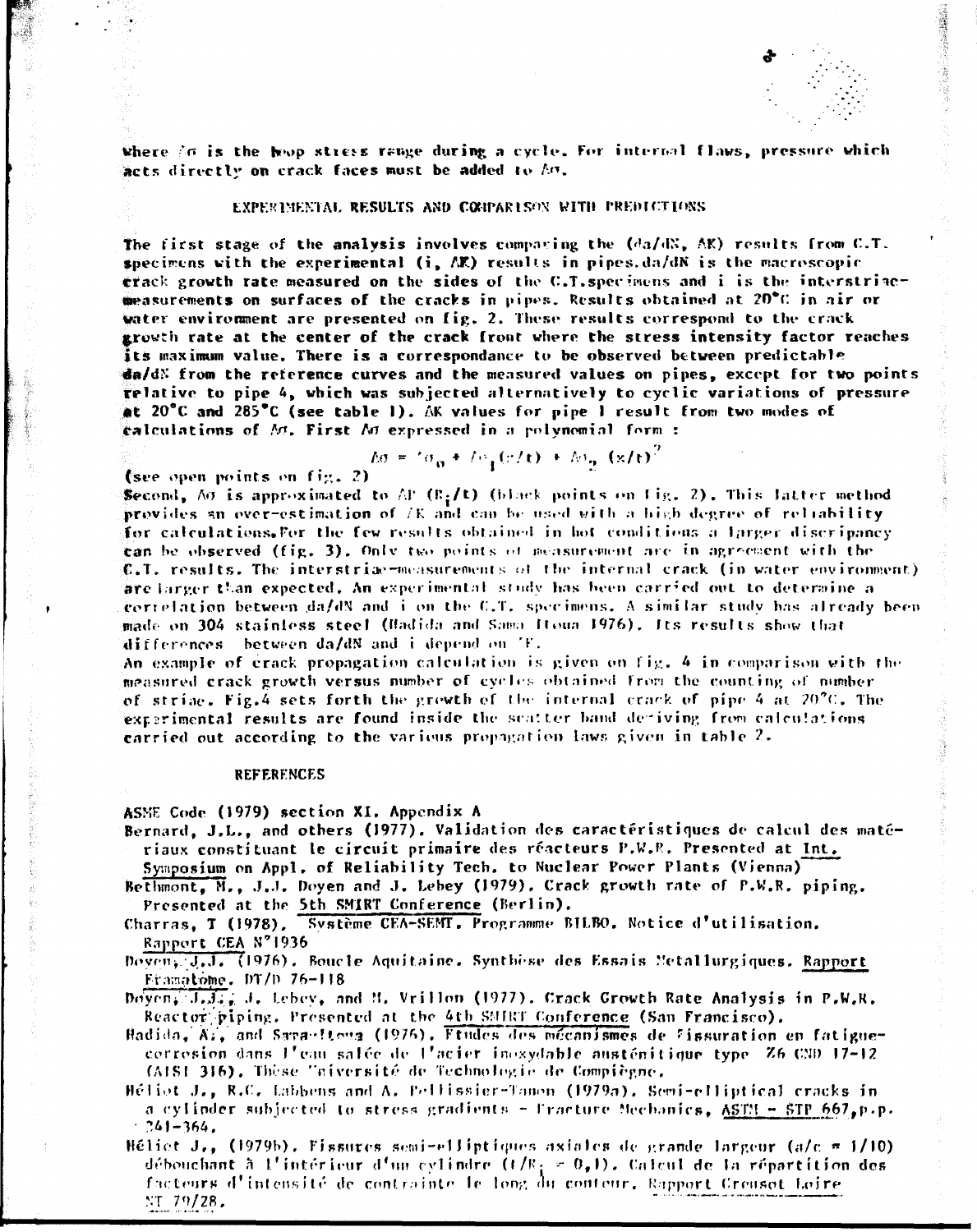Héliot J. (1977). Fissure axiale extérieure dans un cylindre  $R_1/W = 5$ . Calcul de<br>  $R$  à partir d'une approximation polynomiale des contraintes. Rapport Creusot Loire 423. TABLE 1. Description of tests

Ç.

 $\mathbf{r}$ 

| PIPE  <br>$x^{\bullet}$ | NOTCH                              | START OF<br><b>TESTS</b> |                                                                                   |                         | CONDITIONS OF TESTING |                     | END OF<br>TESTS         | OBSERVA-<br><b>TIONS</b> |  |  |  |  |
|-------------------------|------------------------------------|--------------------------|-----------------------------------------------------------------------------------|-------------------------|-----------------------|---------------------|-------------------------|--------------------------|--|--|--|--|
|                         | <b>INFINITE</b><br><b>EXTERNAL</b> |                          | LEAK AT<br>5880 Cycles at $T = 20^{\circ}C$<br>$\Delta P = 162$ bars              |                         |                       |                     |                         |                          |  |  |  |  |
| $\mathbf{r}$            | INTERNAL<br>$2c = 170$             |                          | 6480 Cycles at $T = 20^{\circ}C$<br>LEAK AT<br>$AP = 197$ bars                    |                         |                       |                     |                         |                          |  |  |  |  |
|                         | <b>EXTERNAL</b><br>$2c = 340$      |                          | LEAK AT<br>1910 Cycles at $T = 20^{\circ}C$<br>$\Delta P = 197$ bars              |                         |                       |                     |                         |                          |  |  |  |  |
| ú.                      | <b>INTERNAL</b><br>$2c = 50$       | 6000<br>cycles           | LEAK AT<br>1650<br>62,500<br>End of internal crack<br>testing<br>cycles<br>cycles |                         |                       |                     |                         |                          |  |  |  |  |
|                         |                                    | at<br>$T = 20^{\circ}C$  | at<br>$T = 285$ °C                                                                | at<br>$T = 20^{\circ}C$ | 5000<br>cycles        | $5750 -$<br>cveles. | 16,670<br>cycles        |                          |  |  |  |  |
|                         | <b>EXTERNAL</b>                    |                          |                                                                                   |                         | $T = 20^{\circ}$ C    | $T = 285$ °C        | $T=20^{\circ}$ C        | $\mathbf{30}$            |  |  |  |  |
|                         | $2c = 50$                          | $NP=197$<br>bars         | $\Lambda$ P=157<br>bars                                                           | $NP = 197$<br>bar s     | $AP=197$<br>bars      | kp=157<br>bars      | $\Lambda$ P=197<br>bars | LEAK                     |  |  |  |  |

|  |  | TABLE 2. Tests on CT specimens |
|--|--|--------------------------------|
|  |  |                                |

| Environt<br>ment           | PARAMETERS OF TESTS<br>$\mathbf{t}^{\bullet}$<br>Degres C | R            | <b>Frequency</b>                   | <b>CONSTARTS</b><br>AKo.<br>$(\text{Npa/m})$ | n    | <b>CASE</b><br>$N^{\prime}$ | LABORA-<br>TOPY | SEE.<br>REFERENCE.           |
|----------------------------|-----------------------------------------------------------|--------------|------------------------------------|----------------------------------------------|------|-----------------------------|-----------------|------------------------------|
|                            |                                                           | $\bf{0}$     | $20$ Hz                            | 31, 3                                        | 4,4  | $\bigcirc$                  | A               | (1)                          |
|                            | 20°                                                       | 0.09         | $35$ Hz                            | 26, 5                                        | 5    | $\bigcirc$                  | B               | (1)                          |
| AIR.                       |                                                           | 0.02         | $10$ $\text{Hz}$                   | 25,7                                         | 4,17 | $\odot$                     | ٨               | Unpubli-<br>shed             |
|                            |                                                           | 0.3          | $100$ Hz                           | 27                                           | 4,2  | $\bigcirc$                  | $\mathbf{C}$    | (1)                          |
|                            |                                                           | $\mathbf{0}$ | $10$ Hz                            | 22,6                                         | 4.9  | $\odot$                     | A               | (1)                          |
|                            | $320^\circ$                                               | 0.02         | $10$ Hz                            | 23,7                                         | 5,33 | $\bigcirc$                  | A               | $Iimplify! -$<br><b>shed</b> |
| PWR<br><b><i>MATER</i></b> | $320^\circ$                                               | $\bf{0}$     | $ 4$ cycles/<br>min.               | 20                                           | 2,73 | $\odot$                     | ٨               | (2)                          |
| 155<br>BARS                |                                                           | $\mathbf{U}$ | $4 \frac{1}{2}$ cycles $/$<br>hour | 17                                           | 3,82 | $\odot$                     | ٨               | (2)                          |

 $(1)$ : Doyen  $(1976)$ 

 $(2)$ : Bernard  $(1977)$ 

 $\mathbf{r}$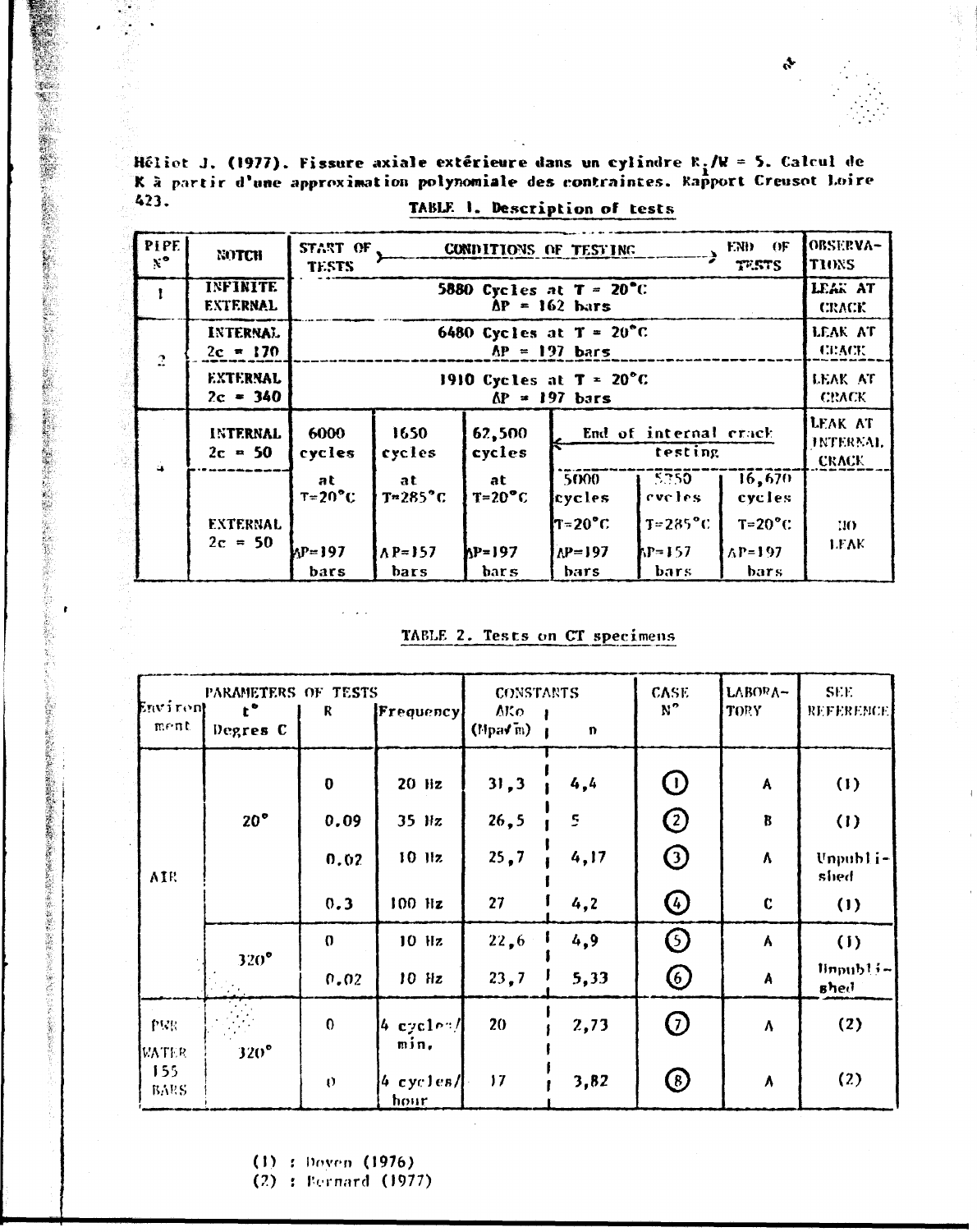**£-**

## TA.<sup>31,5</sup> 3. Shape factor for initial geometry at the deepest point of the flav **(point A) .**

$$
\mathbf{F} = \frac{\mathbf{K}_{\mathbf{I}}}{\sigma \sqrt{\pi \mathbf{a}}}
$$

**製品の最後の大型の製品を設計したが、そのような、そのような、そのような、そのような、そのような、そのような、そのような、そのような、そのような、そのような、そのような、そのような、そのような、そのような、そのような、そのものは、そのような、そのような、そのような、そのような、そのような、そのような、そのような、そのような、そのような、そのような、そのような、そのような、そのような、そのような、そのような、そのような、そのような、そのよう** 

 $\pmb{\ast}$ 

 $\mathbf{I}$  $\frac{1}{2}$ 

| <b>FPIPE</b> | <b>LOCATION</b>             | a/t          | a/c          |                                   | <b>SHAPE FACTOR : F</b> |                   |
|--------------|-----------------------------|--------------|--------------|-----------------------------------|-------------------------|-------------------|
|              | OF FLAV                     |              |              | <b>FINITE ELEMENTS</b><br>(EILRO) | AFTER HELIOT            | ASME (Section XI) |
|              | External                    | 0.50         | 0.           |                                   | 2.22                    |                   |
|              | External<br>$Interval$ 0.55 | 0.53         | 0.05<br>0.10 | 2.12                              | 2.10<br>1.64            | 2.26              |
|              | External<br>Internal        | 0.50<br>0.50 | 0.33<br>0.34 | 1,28<br>1.22                      | 1.17<br>1.17            | 1.33<br>1.32      |

# **TABLE 4. Values of F after Heliot for Various amounts of crack growth (at point A) .**

 $\mathcal{A}$ 



| PIPE <sub>1</sub><br>external crack<br>$2c = \infty$ |                    | PIPE <sub>2</sub><br>external crack<br>$2c = 340$ |              | PIPE <sub>2</sub><br>internal crack<br>$2c = 170$ |                    | PIPE 4<br>external crack<br>$2c = 51$ |                          | <b>PIPE 4</b><br>internal crack<br>$2c = 50$ |            |
|------------------------------------------------------|--------------------|---------------------------------------------------|--------------|---------------------------------------------------|--------------------|---------------------------------------|--------------------------|----------------------------------------------|------------|
| a/t                                                  | $\pmb{\mathbf{F}}$ | a/t                                               | $\mathbf F$  | a/t                                               | $\pmb{\mathsf{F}}$ | a/t                                   | F                        | a/t                                          | F          |
| 0,54                                                 | 2,48               | 0,53                                              | 2,10         | 0,55                                              | 1,64               | 0, 50                                 | 1,17                     | 0, 5                                         | 1,17       |
| 0,615                                                | 12,94              | 0,60                                              | 2,32         | 0,60                                              | 1,75               | 0,61                                  | 1,18                     | 0,60                                         | 1,18       |
| 9,685<br>0,75                                        | 3,45<br>3,96       | 0, 70<br>0, 78                                    | 2,62<br>2,88 | 0, 70                                             | 1,90               |                                       |                          | 0,70<br>0,75                                 | 1, 12      |
| $-0,807$                                             | 4,45               |                                                   |              | 0,80                                              | 1,95               |                                       |                          | 0, 80                                        | 1,07       |
| 0,860                                                | 4,87               | -                                                 |              | 0, 98                                             |                    |                                       | $\overline{\phantom{a}}$ | 0,90                                         | $\mu$ 1.00 |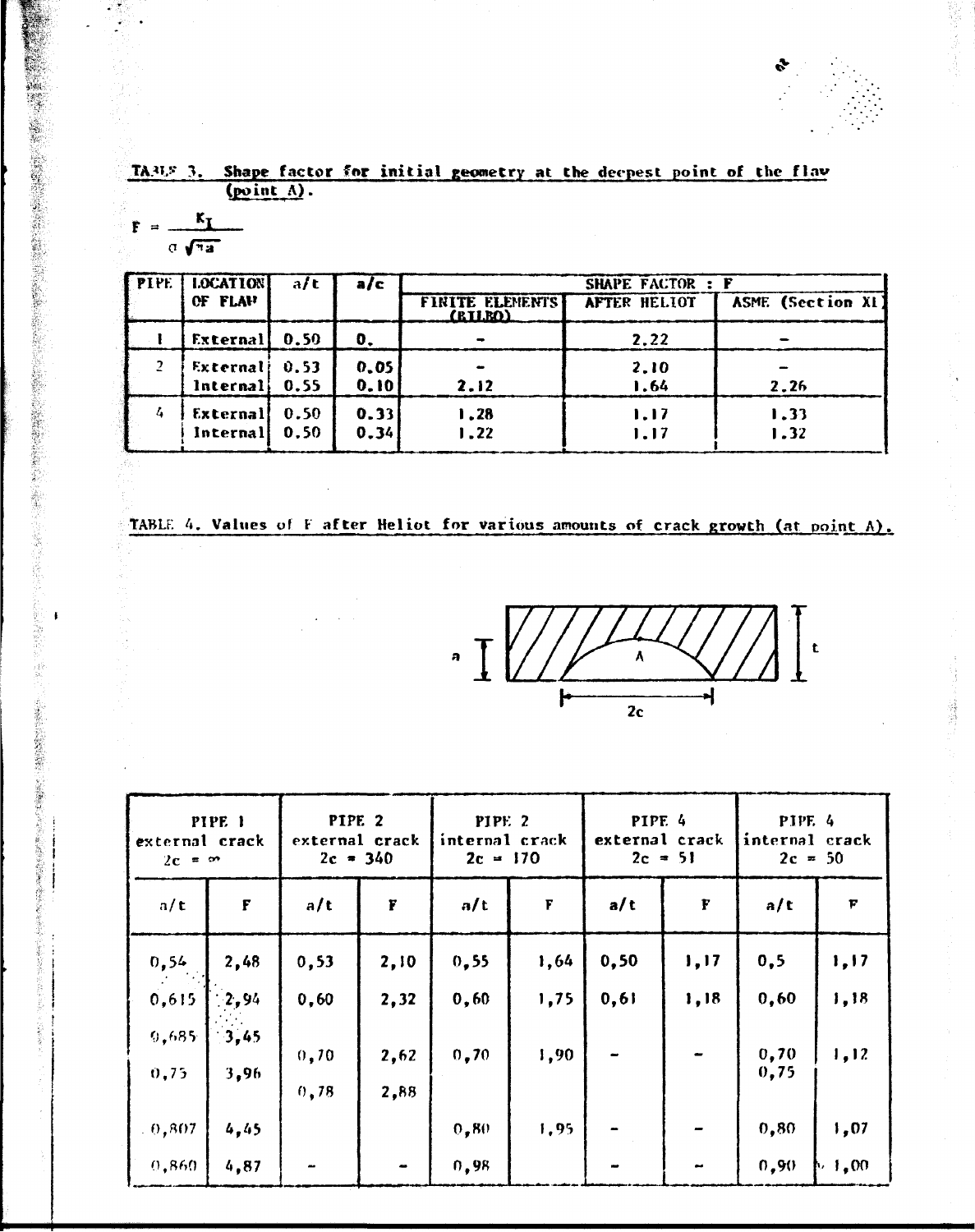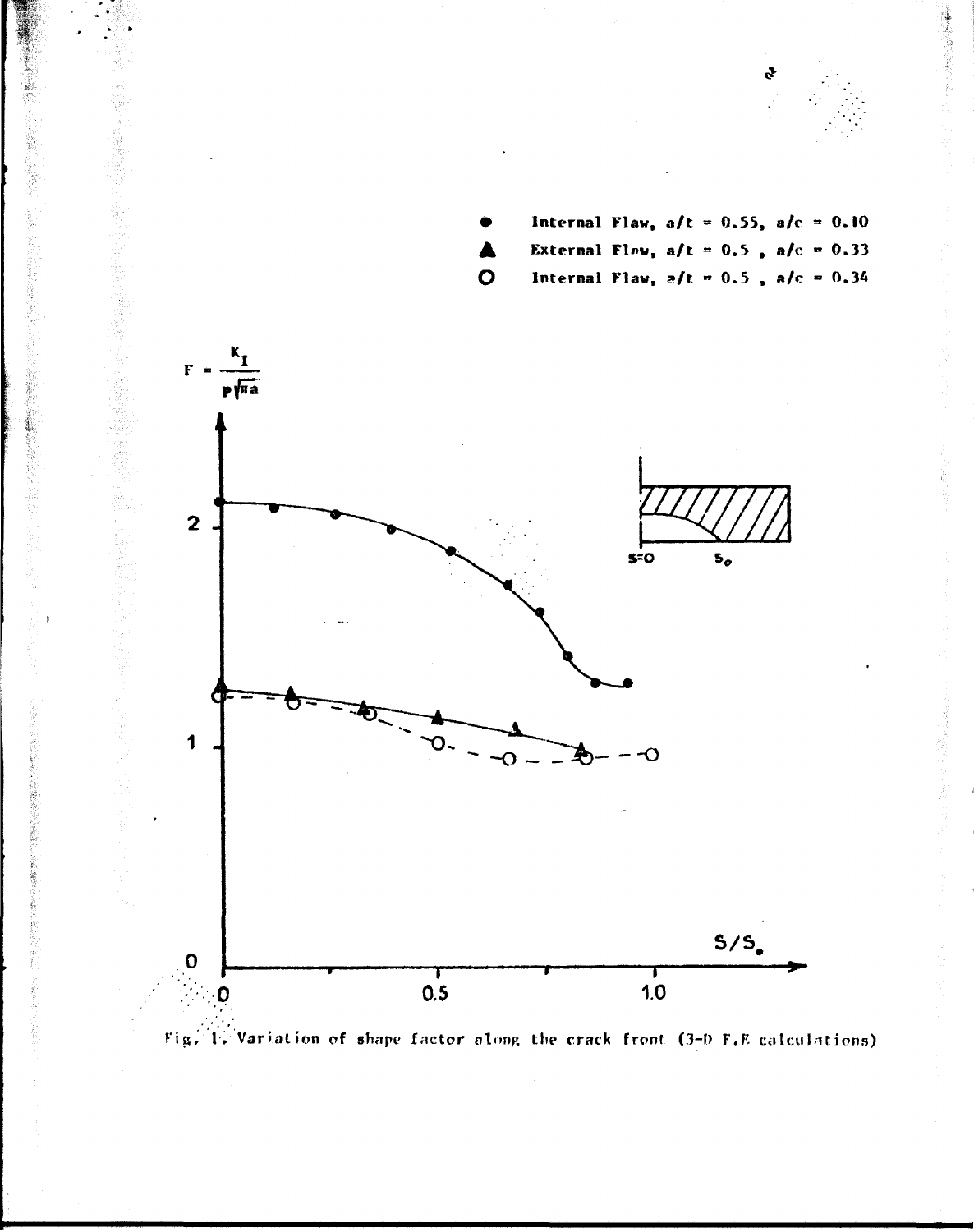

Fig. 2 Fatigue crack growth on CT specimens and pipes at 20°C